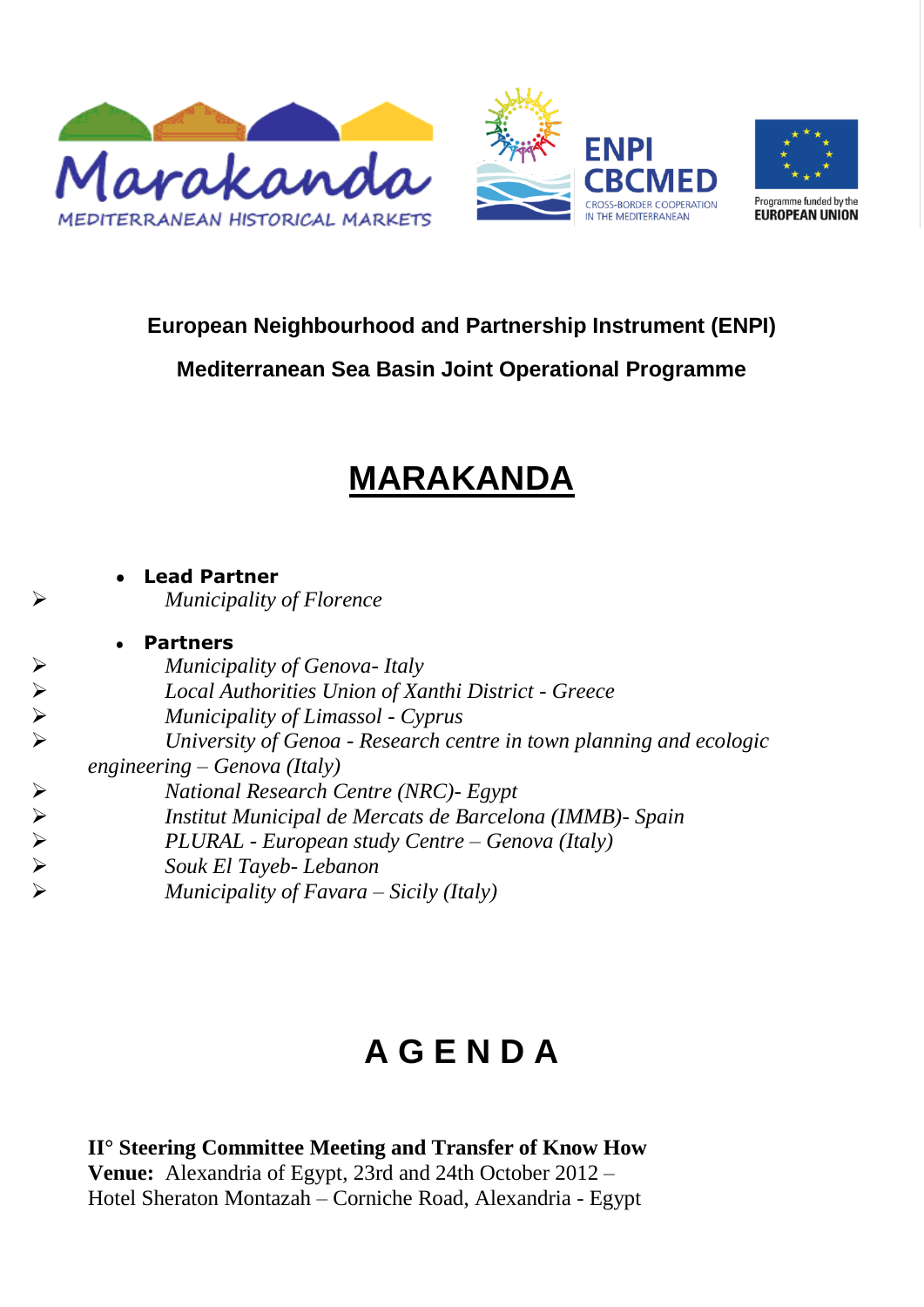



### **TENTATIVE AGENDA**

### Monday, 22<sup>nd</sup> October

Partners' arrival in Alexandria according to flight schedule and Hotel Check In  $\bullet$ 

#### Tuesday, 23<sup>rd</sup> October:

- 09.00 Registration  $\bullet$
- 09.15 Welcome and Overview of MARAKANDA project *NRC and Municipality of Florence*
- 09.30 Focus on Transfer of Know How methodology *IMMB and CRUIE*
- 09.45 Partners' presentation (30 min. PPT presentation each)

*LP – Municipality of Florence PP1- Municipality of Genova- Italy PP2 -Local Authorities Union of Xanthi District – Greece*

- 11.15 Coffee Break
- 11.30 Partners' presentation (30 min. PPT presentation each)  $\bullet$

*PP4- Municipality of Limassol - Cyprus PP5- University of Genoa - Research centre in town planning and ecologic engineering – Genova (Italy) PP6- National Research Centre (NRC)- Egypt*

- 13.00 Light Lunch  $\bullet$
- 14.00 Partners' presentation (30 min. PPT presentation each)

*PP7- Institut Municipal de Mercats de Barcelona (IMMB)- Spain PP8- PLURAL - European study Centre – Genova (Italy) PP9- Souk El Tayeb- Lebanon PP10- Municipality of Favara – Sicily (Italy)*

16.30 Coffee Break